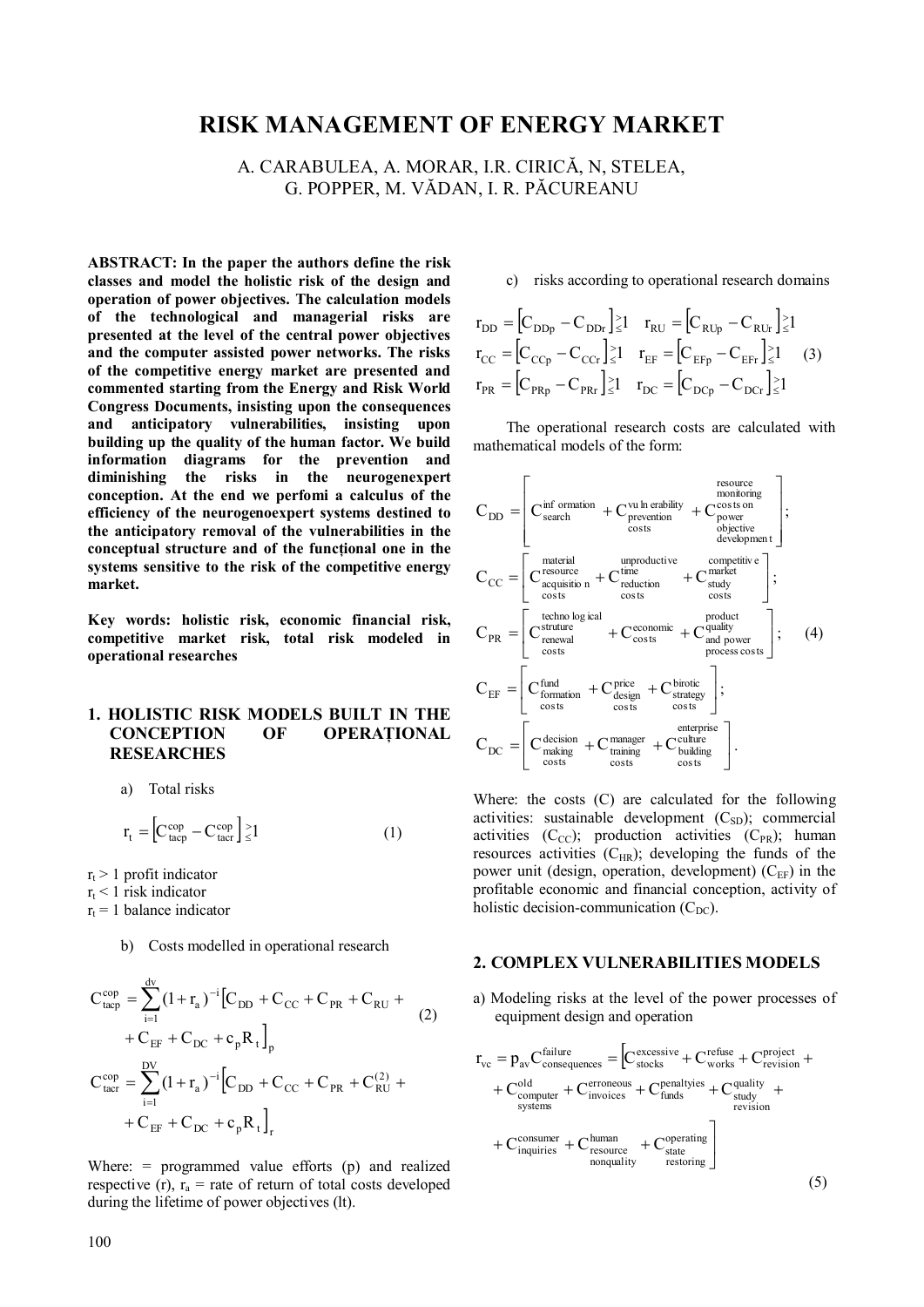These costs for covering the causes leading to vulnerabilities have to be provided in the budget if no preventive measures are taken to remove them at the workplace (design, operation, energy market). The failure probability  $p_{av} = 1/365$  if there are no statistical data laid down from the observation of the vulnerabilities unfolding.

The value risk at the level of each project and at the level of the operation of the equipment from a technological and managerial point of view is determined as follows:

$$
r_{val} = p_{enl} \cdot E_{nl} + i_{sp} P_{av} = [200 p_{ei} t_{av} P_{av} + i_{sp} P_{av}] P
$$
  
= 0.25 R

 $_{\rm av}$  = 0,25  $\rm P_i$ 

- $p_{av} = 0.25 P_i$ pav > p reserved power leads to catastrophe
- situations
- $p<sub>av</sub> = p$  installet power leads to chaos
- $t_{av}$  = specific investment (6)  $E_{nl}$  = power not delivered to the competitive market

The risk of operating the overcharge or undercharged equipment is quantified by the funds necessary to purchase more fuel. The charging of power units at the economic power  $(P = P)$  benefits from minimum power consumptions without affecting the quality of power and of power processes.

The synthetic indicators of the quality of the electric and thermal power including those of the power processes with human resources destined to monitoring the economic state with minimum vulnerabilities can be surveyed on the table below:

| Electric                             | Thermal                                             | <b>Energy</b>                                                      | Human                                                               |
|--------------------------------------|-----------------------------------------------------|--------------------------------------------------------------------|---------------------------------------------------------------------|
| power                                | power                                               | proceses                                                           | resources                                                           |
| $f^{\text{frequency}} =$<br>constant | $\tau$ thermal<br>fhuid<br>temperatur e<br>$= ct$   | increasing<br>$\eta_{\text{aggregate}}^{\text{max}}$<br>increasing | Figh<br>emphatic<br>level                                           |
| $I^{\text{voltage}} =$<br>constant   | $\mathbf{p}$ thermal<br>fluid<br>pressure<br>$= ct$ | $C_{\text{fuel}}^{\text{specific}}$<br>consumptio n<br>$=$ minimum | Ergonomic<br>level tied<br>with<br>productivit                      |
| $R_{\text{risk}}^{\text{power}} = 0$ | thermal<br>power<br>risk<br>$= 0$                   | e <sup>inf</sup> ormation<br>$=$ minimum                           | Creation<br>level on<br>project<br>innovation<br>ensuring<br>profit |

Information entropy quantifies the level of the real operation of the power units if calculated at the level of the equipment, at the level of the power plant, at the level of the network and at the level of the competitive market with a relation of the form:

$$
e_{entropy}^{inf\;ormation} = -3.32 \Big( p_{probability}^{success} \cdot \lg p_{probability}^{success} + p_{probability}^{failure} \cdot \lg p_{probability}^{static} \Big)
$$
\n
$$
+ p_{probability}^{failure} \cdot \lg p_{probability}^{failure} \Big)
$$
\n(7)

The success  $(p_s)$  and failure  $(p_f)$  probabilities in the operation of the complex power structures can be calculated as follows:

$$
p_s = \frac{t_{time}^{\text{operating}}}{t_{time}^{\text{calendar}}}; p_i = (1 - p_s) = \frac{t_{time}^{\text{failure}}}{8760}
$$
(8)

Entropy minimizing depends also on the training of the human resources involved in the design and operation processes as well as in those of knowing the trend of the energy market.

- b) Vulnerability models at the level of the energy market
- 1. Design and trends in modeling the vulnerabilities of the energy markets

The vulnerabilities known under the name of energy market risks refer mainly to operational risk, credit risk, liquidity risk, legal risk, energy sale price risk connectivity risk, volatility, time risk, risk of the free rate of tariff change and the risk assumed by introducing the expert systems for diminishing vulnerabilities on the entire design - operation line of the holistic risk sensitive equipment.

The operaţional risk can decrease on the basis of maximizing the incomes of each power production unit. Credit risk exposure calls also for the current and potenţial exposure. Current exposure indicates possible loss of the firms upon missing counterpart. Potenţial exposure relates to the replacement and potenţial settlement.

Market liquidity risk arises in the situation where a position of risk cannot be eliminated quickly and affects other economic and financial positions. Legal risk arises when a transition cannot be done because the law changed during unfolding the contract.

Global risk in the market may be reduced if energy sales rate is below competitive prices. Risk of connectedness reflects damage caused by the changes intervening in the prices of basic energy.

Volatility risk occurs upon changing the shape and volume of the product offered to the competitive market.

Risk of time indicates the possible recorded damage if prices change over time. Exchange rate risk arises upon changing the rates of discount for the future cash flow.

- 2. Energy pricing models based on the new guidelines of operaţional research regarding the reduction of vulnerabilities in the risk-sensitive systems.
- a) Pricing model of energy produced in plants

$$
t_{\text{cop}} = \left[ \frac{C_{\text{tac}}}{g_i \cdot E_p \cdot d_v} + \begin{array}{c} \text{network} & \text{distribution} \\ \text{tax} & + \text{tax} & + \text{tax} \\ + & \text{tax} & + \text{p}_{\text{profit}} \end{array} \right] \tag{9}
$$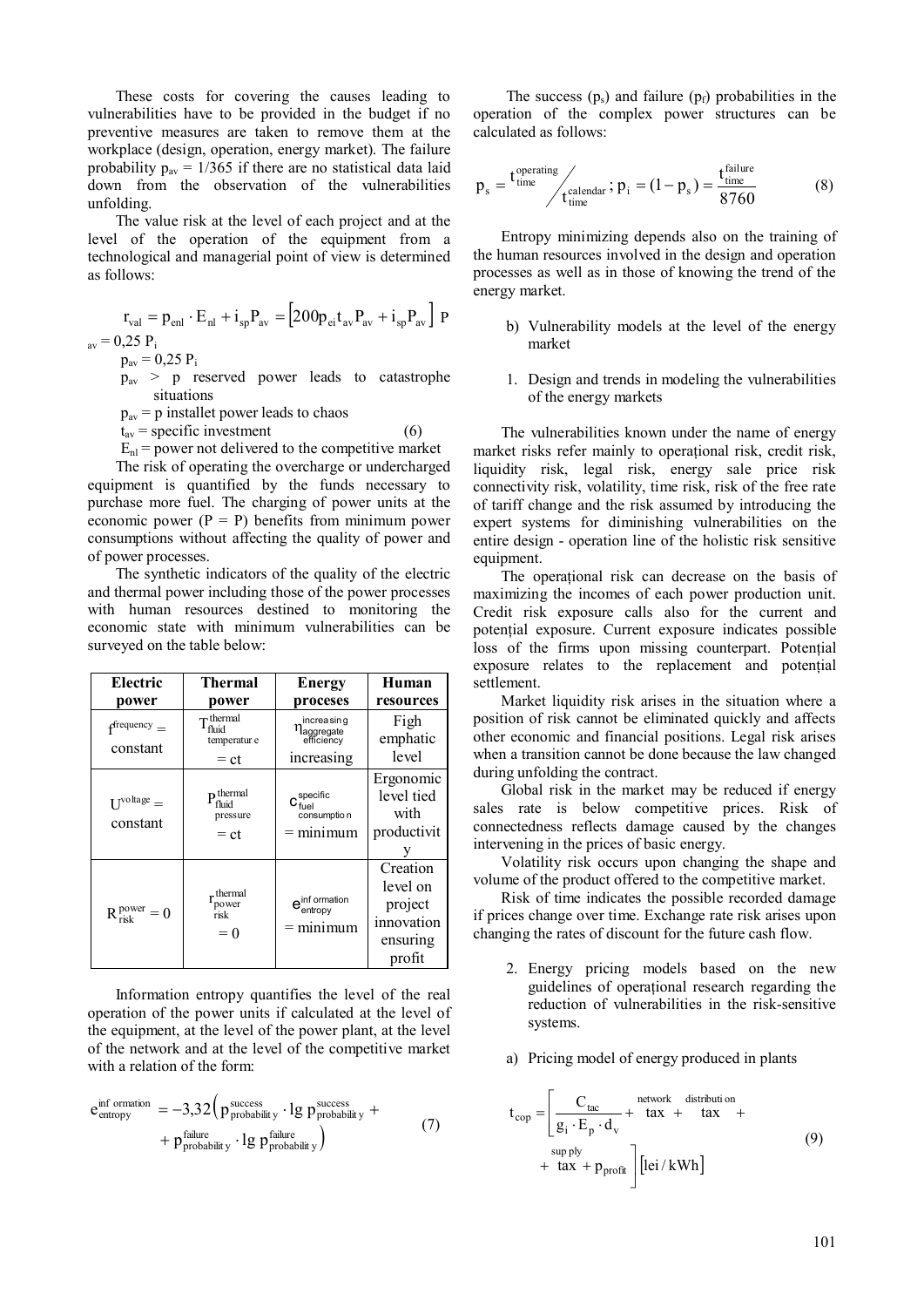Where:  $C_{\text{tac}}$  = Total expenditure shaped in the operațional research design;  $g_i$  = degree of energy loading of aggregates,  $E_p$  = produced energy;  $d_v$  = lifetime of equipment in operation.

b) Pricing models of energy transited in network:

$$
t_{e_1} = \frac{C_{network\,\,operation}}{E_{transited\,\,energy}}; \frac{1}{gfr}
$$
  

$$
t_{e_2} = \frac{C_{loss\,\,costs}}{E_{consumed\,\,power}} [lei / kWh]
$$
 (10)

$$
t_{e_3} = t_{e_1} + t_{e_2} = \frac{C_{operation} + C_{loss}}{E_{transited energy}} \text{[lei / kWh]}
$$

Tariff  $t_{e3} = (t_{e1} + t_{e2})$  = will not exceed the network tax (t network);  $gfr = degree$  of network loading.

c) Rates of delivery energy to the consumer

$$
t_{\text{binomial}}^{\text{peak}} = \left[ \frac{\left(T_{\text{tax}}^{\text{power}}\right)^{\text{I.M.J.}}_{V}}{\left(t_{\text{time}}^{\text{operating}}\right)_{V}} + \left(T_{\text{tax}}^{\text{energy}}\right)^{\text{I.M.J.}}_{V} \right] [\text{lei}/\text{kWh}] \quad (11)
$$
  

$$
t_{\text{binomial}}^{\text{off}} = \left[ \frac{\left(T_{\text{tax}}^{\text{power}}\right)^{\text{I.M.J.}}_{IV}}{\left(t_{\text{time}}^{\text{function}}\right)_{IV}} + \left(T_{\text{tax}}^{\text{energy}}\right)^{\text{I.M.J.}}_{IV} \right] [\text{lei}/\text{kWh}]
$$

Where: H. M. L. - high, medium and low voltage installation under which energy is delivered to consumers calling forthe binomial structure of the tariff, at peak (V) and outside the peak (IV). If consumers prefer monomial tariffs, then they apply in practice models of the form:

$$
t_{I.M.J.}^{V} = \frac{F_{I.M.J.}^{V}}{E_{I.M.J.}^{V}} [lei / kWh] \nt_{I.M.J.}^{IV} = \frac{F_{I.M.J.}^{IV}}{E_{I.M.J.}^{IV}} [lei / kWh]
$$
\n(12)

Where: (F) - represents the invoice of rating energy in a monomial system. In applying these rates one takes into account the short, medium and long durations of the operating of power plants involved in power supply to consumers in the competitive market. These rates will be lower than those achieved in the European market if it is intended to exceed competition levels to achieve the precalculated revenues.

Monomial rate bills (FM) and binomial ones (FB) are calculated as:

$$
F_m = p_m \cdot E_m;
$$
  
\n
$$
Fb = \left[ T_{tax}^{power} \cdot P_{power}^{supplied} + T_{tax}^{energy} \cdot E_{consumed} \right]
$$
\n(13)

 The invoices for quantifying the costs at the level of the distribution-supply facilities operating together with

the power transmission networks and the power production plants are have complex structures as they include powers and energies available to consumers under contract.

# **3. INNOVATIVE COMPUTER SYSTEMS FOR REDUCING VULNERABILITIES IN THE RISK - SENSITIVE ENERGY STRUCTURES**

 Innovative computer systems designed to significantly reduce vulnerabilities (risk, catastrophe, chaos) are specialized software products capable of anticipator/supervision in real time (using a knowledge base) the activities in the functional structure of the disrupted power systems. The applications of these software products reiate to the diagnosis of monitored installations in order to determine in real time the behavior of each device on the pathway providerconsumer of primary and processed energy resources, training the human resources involved in the actual processes and building decisions that ensure the achievement of all performance parameters at the level of all the supervised equipment, which facilitates risk reduction and turning the potential losses into substantial savings of resources. The assessment criteria of the software products that provide a significant reduction in risk are mainly the following: the speed of multiprocessor structures, operating reliability, efficiency of solution based on clarity, appropriateness to the field of application in terms of minimum cost. The benefit of anticipator/ expert systems grow if at the level of equipment design and operation in the structure of the power unit we use three interactive strategies: restructuring processes in the design of industrial reengineering, competitive strategy and protocol-based energy business reconsideration.

The structure of an anticipatory expert system and of the algorithm for calculating the tariff of energy transport in a power system is shown in Figure (4.1.) and (4.2.).



**Fig. 4.1**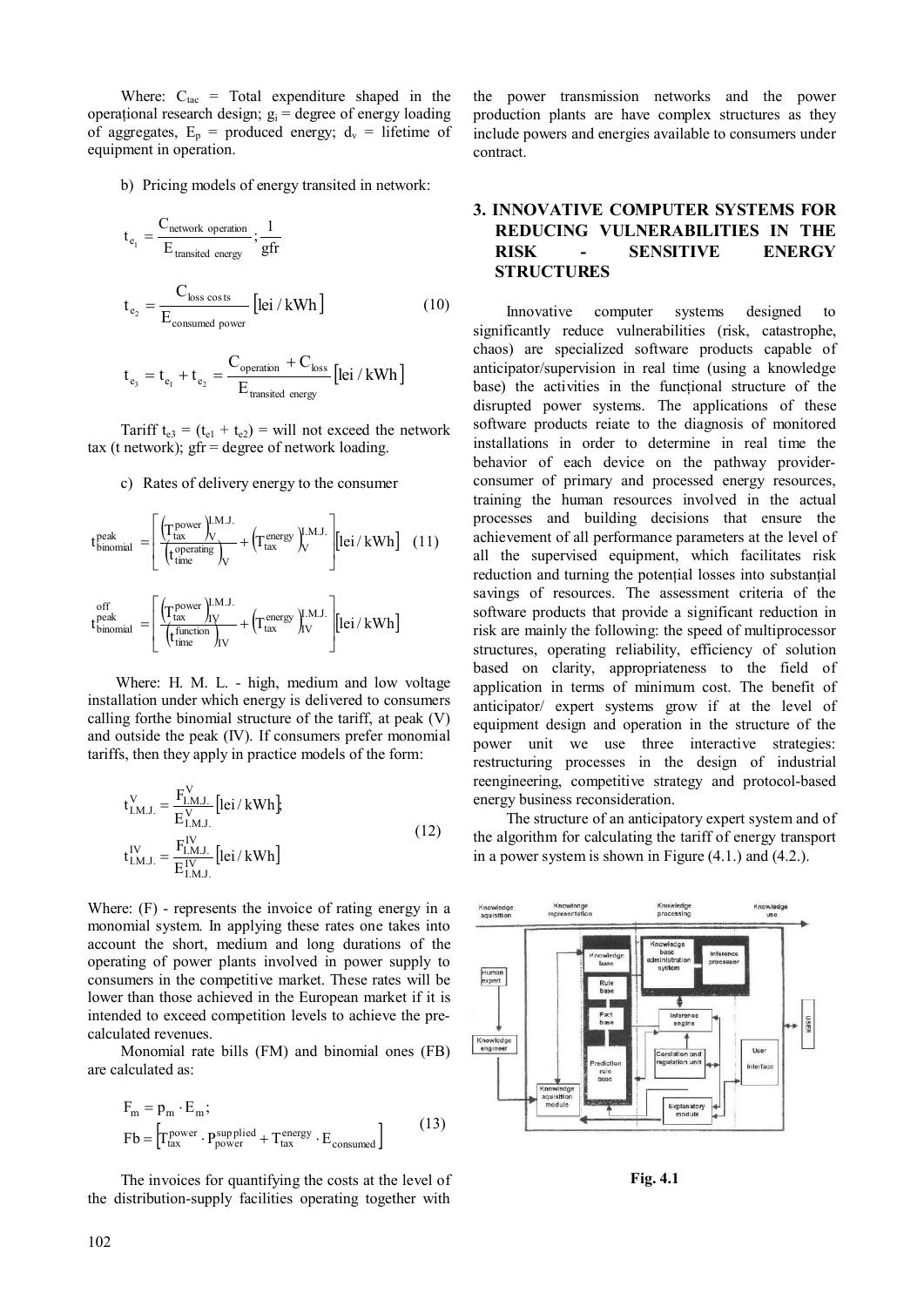

**Fig. 4.2** 

Anticipatory expert systems applicable to power plants called risk monitors can be used to the monitoring of technological activities, to the anticipatory supervision of economic and financial vulnerabilities, of risks arising from human activities, to the optimization of the facility maintenance approaches, inspections and testing operations as a response to the emergencies including project assessment carried out by designing units.

In order to extend risk monitors to power plants of any kind we start from the results obtained in the operation of nuclear power stations to takeover the approaches that can be applied in other types of units who wish to produce energy with minimal risk.

The risk monitoring programs in the design and operation of nuclear power plants ensuring maximum profit call for the logistic model of probability analysis of energy facilities security. This model enables risk assessment at the level of the specific configuration of operating a new power plant or an operating one. The risk monitors carry out in real time instantaneous risks by evaluating the configuration of the components of a power plant to which it reports when risks occur at the level of the operating equipment.

The risk program Software-Monitor has the following operaţional functions: planning maintenance works, risk assessment during a long period of cumulated time, archiving and connecting records to the previous configuration of the power plant, analyzing the precursor type events and those related to design changes in order to minimize the total risk, detect the human error and changing the conditions in which the operator will act to eliminate vulnerabilities, indicating the operating time of

the power plant in a default configuration (including indication of equipment that can be put into service before the failed ones so that the risk does not increase).

The level of risk is presented by a thermometer which turns Green / Yellow / Orange / Red with increasing risk.

The colors indicate minimal risk (green), the highest risk (red) and intermediate risk (yellow and orange). The new risk monitors will have in addition to the existing ones complex functions such as: more complex sensitivity analysis, algorithm for determining the maximum operating power in a given configuration, risk assessment of equipment triggering by combined deterministic and probability methods.

Risk indicators supervised by computer screens are calculated as:

\n- Indicator (PSI) = 
$$
\frac{\log(\text{Current risk})}{\log(\text{Reference risk})}
$$
\n- Indicator (PRI) = (1 – PSI) (4-1)
\n- Indicator (risk factor) =  $\frac{\text{Current risk}}{\text{Reference risk}}$
\n

The reference risk is associated to the power plant when the equipment is available to ensure operating reliability of the unit. It decreases when the equipment is taken out of operation and increases when the aggregate are put back into operation. Indicator  $PSI = 10$  indicates low risk, and  $PSI = 0$  is major risk. If the major risk PRI indicator appears if  $IP = 10$  times the minimum risk when  $PRI = 0$ . The risk factor  $(FR)$  increases or decreases depending on the changes in the reference risk.

A performance risk monitor EOOS (Equipment Auto of Service) is a software program that uses as input the basic elements of the probability analysis on risk assessment. The expert system should act as the operator that maintains a low risk for a particular configuration of the power plant and function as planner aiming at planning the future activities of the power plant (unavailability of equipment, new structure prediction, testing and inspection to reduce vulnerabilities).

The Risk Monitor Operator assists the operator in summarizing information on risk assessment to determine operating reliability conditions of power plants. This expert system gives the operator decision support by calling on the following information: a quantitative indication of risk, specifying the maximum time allowed of power plant unavailability starting from the constant risk level, the rapid calculation of risk for any potenţial configuration. The capability of risk monitors (EOOS) to carry out sensitivity analysis is used by the operator to assess the proposed configuration changes and to prioritize the activities to minimize risk.

The EOOS expert system - planner assists the human factor in planning activities so that the operating reliability of the power plant should be ensured fully based on risk assessment. If the combined effect of the simultaneous deployment of multiple activities (maintenance, testing) is negative as regards the availability of the equipment of the power plant when the planner allocates an intense effort to risk assessment and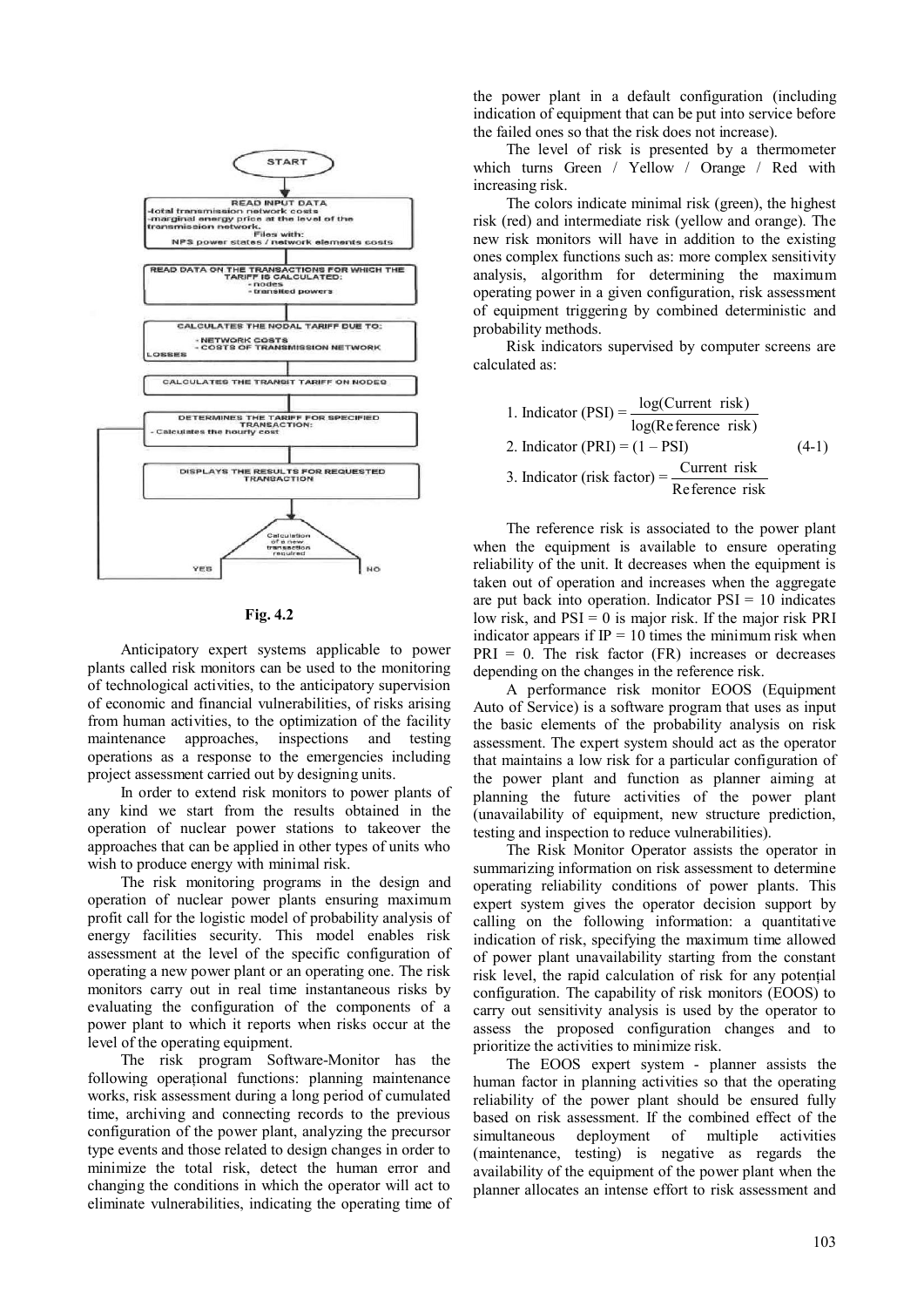preventive building of the potential configuration of the considered power plant.

The efficient operation of risk monitors requires human resource training by calling on the fuzzy modeling of human behavior in terms of increased domestic and external vulnerabilities of the power plant and operators, computer assisted using programmable logic controllers.

 In addition to this significant step in eliminating the vulnerability of human resources from the risk monitor management structure we further present the fuzzy logic algorithm for modeling the behavior of the human factor in various risk factors. This approach starts with building models of human resource training through intensive learning and practice management examples of units equipped with risk monitors.

a) Modeling the value theory of human resource training in the design of operational research

$$
C_{\text{tac}} = \sum_{i=1}^{d_{\text{V}}} (1 + r_{\text{a}})^{-i} (C_{\text{DD}} + C_{\text{CC}} + C_{\text{SYSTEM}} +
$$
  
+  $C_{\text{human}} + C_{\text{EF}} + C_{\text{DC}} \Big]_{i} = f(X_{\text{M}}, E_{\text{XM}}, H_{i i})$   

$$
X_{\text{ME}}(X) = \begin{cases} 0 \text{ if } x > 1000 \\ 1 - \frac{1}{(x - 1000)^{2}} \text{ if } x > 1000 \end{cases}
$$
  

$$
P(E_{\text{XM}}) = \int_{R_{\text{n}}} X_{\text{ME}}(X) dP(x) \qquad (4-2)
$$
  

$$
H_{\text{I}} = H_{i}^{\text{nf}} + H_{i}^{\text{f}} = -\sum_{i} p_{i} l_{\text{n}} p_{i} + \sum_{i} p_{i} S[X_{\text{EM}}(x_{i})]
$$
  

$$
d = H_{i1} - H_{i2}
$$

Where:

 $-C<sub>tac</sub>$  = the total expenditure up to the actual computer systems by hybrid expert structures. These costs are disseminated in the following classes of activities:

- $C_{\text{cor}}$  = cost of search-forecasting-risk;
- $-C_{\text{sam}} = \text{cost of stock-pending-marketing}$ ;
- $-C<sub>erc</sub> = cost of equipment economic system quality;$
- $C_{ing}$ = human engineering costs;
- $-C<sub>bfc</sub> = cost of office-finance-accounting;$
- $-C_{\text{cid}}$  = reverse connection decision;

-  $X_M$  = the characteristic function of a set (M) of shaped events;

- C4;  $H_i^{nf}$ ;  $H_i^f$  = nonfuzzy entropies (NF) and fuzzy entropies (f);

 $-pi \square (0,4 \square 0,5) =$  limits of success;

- S  $[X<sub>E</sub>M(x)]$  = degree of uncertainty;

 $-d =$  distance between the optimum solution and the real one determined at the level of the functional states due of the supervised system.

The optimal solution is selected based on minimum information entropy (Hi).

To minimize the fuzzy distance between two sets of possible states of the evolution of a system for optimal variant we start from the analysis of controls  $(A_1, A_2)$ , which oversees the operating system:

$$
R(A_1) = [S_1, 11(T_{\alpha 1})_{\alpha \in M}; F_{gl}]
$$

$$
R(A_2) = [S_2] 2(T_{\alpha 2})_{\alpha \in M}; F_{g2}]
$$

The distance (d) is minimized if:  
\nCard S<sub>1</sub> = Card S<sub>2</sub> (4-3)  
\n
$$
\left[ \text{CardS} = \sum_{i} X_{M}(X_{i}) \right] \sin T_{1} \prec T_{2}; I_{1} \prec I_{2};
$$
\n
$$
F_{gl} \prec F_{g2};
$$

Where:

 $S =$  internai states of the modeled system;

 $I = initial state;$ 

 $F_g$  = final states;

 $Ti = Fuzzy matrix of transition states.$ 

The arrow  $\leq$  shows that status indicators (1) are finer than the similar indicators (2) through which passes the analyzed system.

The performance function of the desired state is shaped by the mathematical relationships of the form:

$$
F_{pi} = \lim_{t \to \infty} \{ P[x(t+1)] \}_i = \frac{1}{S(t)} = p_i
$$
  

$$
F_{pj} = \lim_{t \to \infty} \{ E[x(t+1)] \}_j = p_j
$$

The optimal behavior of the supervised system upon the occurrence of an event  $(E)$  with the probability  $(P)$  is on the condition  $p_i \leq 0,5 \leq p_i$ . The programmable devices enable the determining of the most relevant values of the variables to optimize the system structure controlled by the intelligent neuro-fuzzy type structures.

Any optimal solution expressed qualitatively has to be covered in written operaţional research costs on the functions from the system driven by fuzzy hybrid structures.

Decision modeling of complex systems without and with memory can be done starting from the structure of membership functions and control system, written as:

a) Systems without memory:

$$
X_{SXM}(SX_M/s_x,\,x_t)=X_s(S_{tM}/x_t);
$$

$$
X_y(Y_t|_t, x_t) = X_y(Y_t|x_t);
$$

b) Systems with memory

$$
X_{s}(S_{t+1}) = s \in S[S_{x}(S_{t}), X_{s}(S_{t}M/S_{t}, x_{t})]
$$
  
\n
$$
X_{Y}(Y_{t}) = st \in S[X_{s}(S_{t}), X_{Y}(Y_{t}M/S_{t}, x_{t})]
$$
\n(4-4)

c) Control systems

 $X_f = [x(t), C, X(t+1)] = X_{S(t+1)}[x(t+1)]$ 

The phases of implementation of the control system takes up as follows:

- determining the initial state and then apply the observation operator in order to achieve the new status closer to the final solution